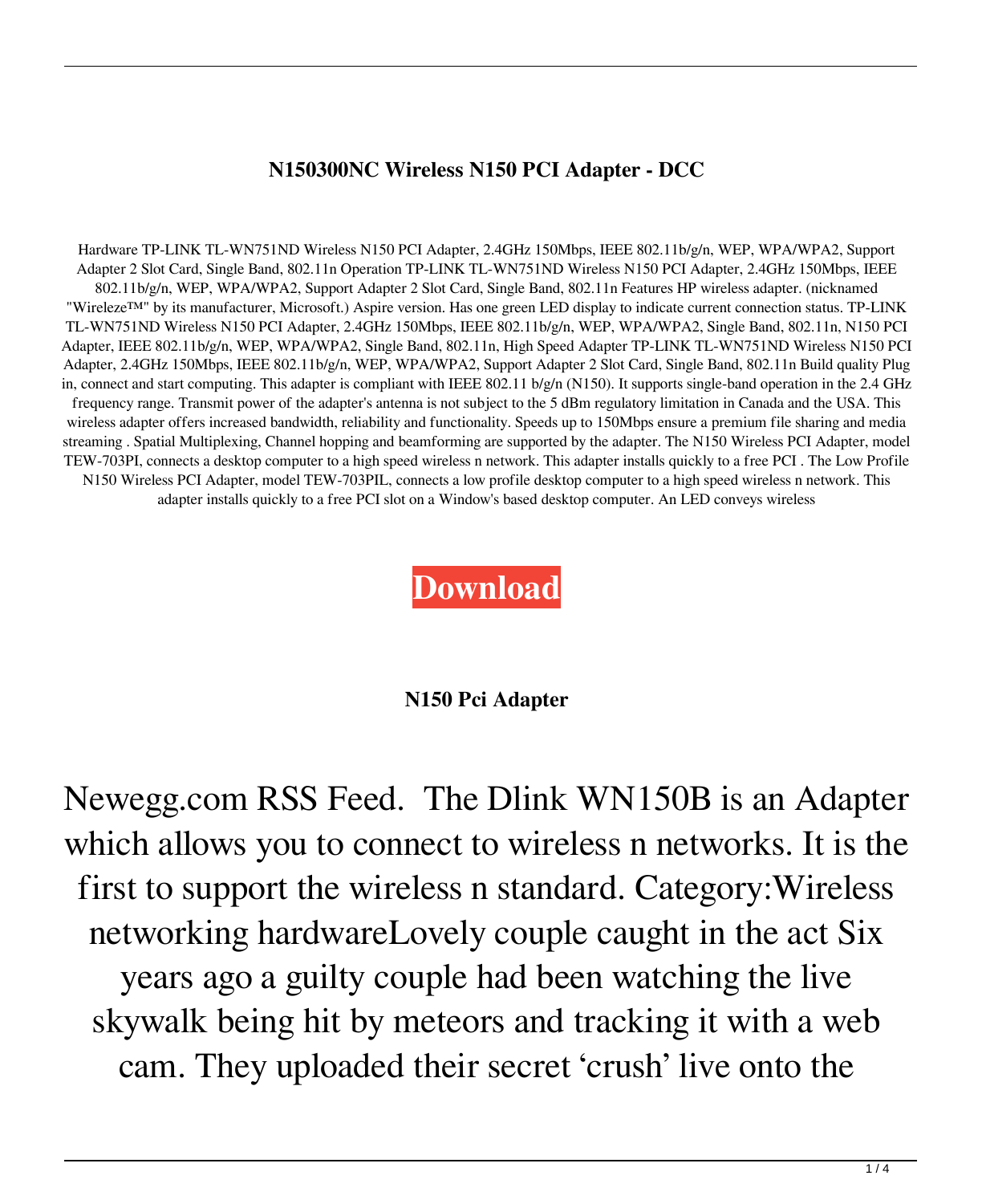internet, and during the current family night they were watching the live view of a meteor pass over their balcony once again, from exactly the same perspective. The comment on their video at the time was: We're watching the sky fall… from my web cam you can see the skywalk live!English is the official language of our state. It is the primary language of instruction in this state's public schools, and the language of communication in many facets of life in this state. It is the language that this member of the legal profession must speak to communicate to his or her clients, or provide to them written documents. It is the language that the citizens use in their everyday communications and business deals. It is the language that this member of the legal profession must use to represent his or her clients before tribunals, police and courts, and to provide testimony in trials before those bodies. The state adopted the state's first law on language in the Alaska Constitution of 1945. It was amended in 1956, but no other substantive amendments have been made to the law. Despite the lack of substantive amendments, the law has been amended repeatedly to clarify or further the law. Although some of the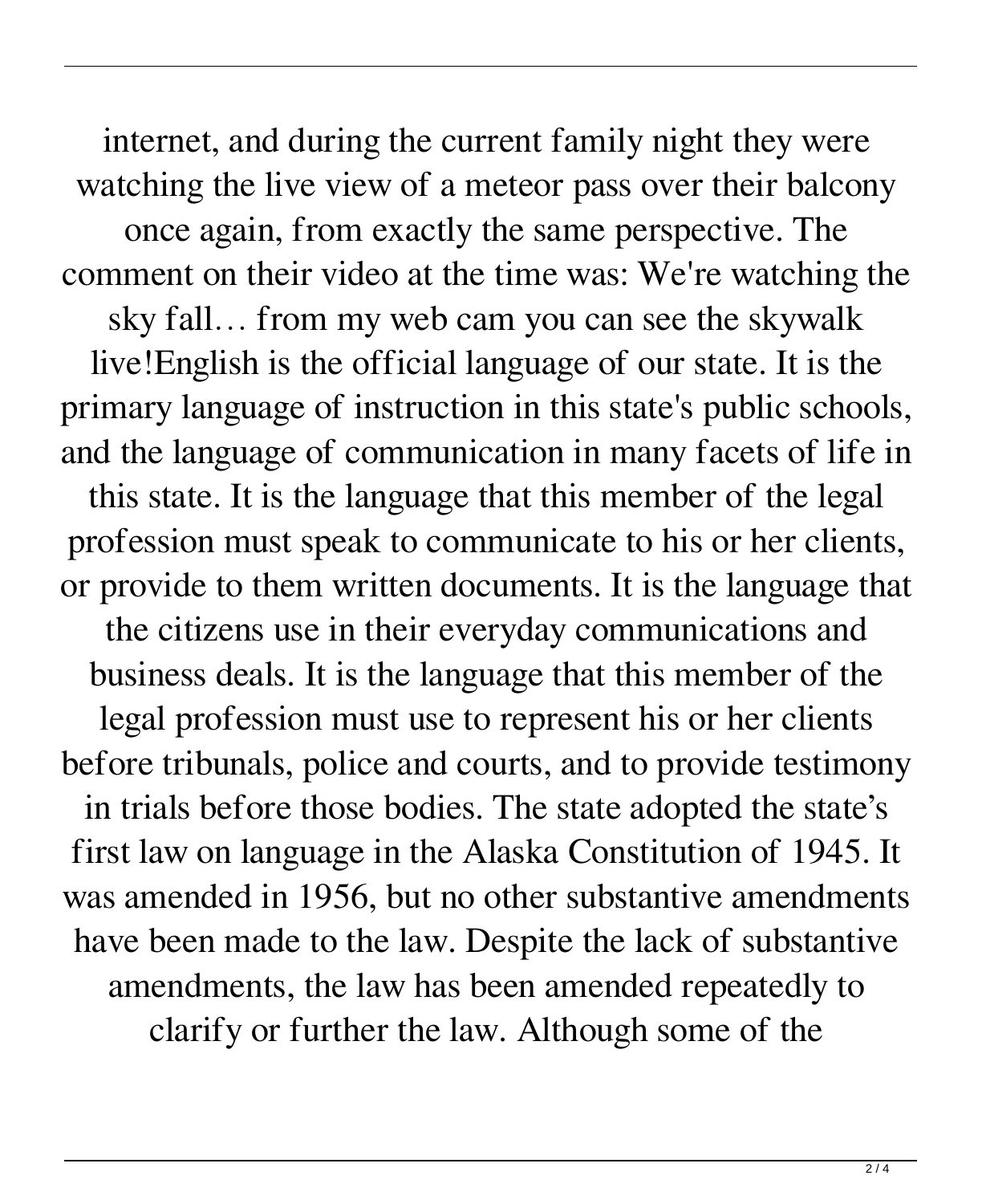amendments were made by the Alaska Legislature, the amendments were submitted to the voters by initiative and do not alter the language of the law, but do clarify the law. The law does not define "English", but rather states that the legislature may define the language if it chooses. There are four provisions in the law which give the legislature the authority to define the language: 1) after making an appointment to a judicial position, an appointee shall, within sixty days, receive a written communication in the English language; 2) judges shall receive written communications in the English language; 3) the legislature shall define the language of this state (which implicitly includes the law); and 4) the legislature may define the term "adulterated" to mean the addition of ingredients or the omission of ingredients. The 3da54e8ca3

<https://www.corsisj2000.it/showcuesystem11crack-free/>

<https://sarahebott.org/wp-content/uploads/2022/06/janitrav.pdf>

<https://www.techclipse.com/sudjana-metode-statistik-pdf-exclusive-download/>

<https://ekhayaonline.com/meri-aashiqui-1-tamil-dubbed-movie-download-extra-quality/>

[https://www.facebisa.com/upload/files/2022/06/mL9T3efNEy4mkFDntHsm\\_22\\_99b88b7c706ff2eac54b69227f7862e4\\_file.pdf](https://www.facebisa.com/upload/files/2022/06/mL9T3efNEy4mkFDntHsm_22_99b88b7c706ff2eac54b69227f7862e4_file.pdf)

<https://aqaratalpha.com/siemens-logo-software-latest-version-windows-7-64bit-meh/>

<https://plainbusiness.net/?p=31188>

[https://www.kekogram.com/upload/files/2022/06/X3cLmiXuMYFFVDc9hRVb\\_22\\_99b88b7c706ff2eac54b69227f7862e4\\_file.pdf](https://www.kekogram.com/upload/files/2022/06/X3cLmiXuMYFFVDc9hRVb_22_99b88b7c706ff2eac54b69227f7862e4_file.pdf) [https://socialspace.ams3.digitaloceanspaces.com/upload/files/2022/06/BewqGSUi3rrAj2l4PaZC\\_22\\_79560f2840a66e5e3d1a81442193e92](https://socialspace.ams3.digitaloceanspaces.com/upload/files/2022/06/BewqGSUi3rrAj2l4PaZC_22_79560f2840a66e5e3d1a81442193e92b_file.pdf)

[b\\_file.pdf](https://socialspace.ams3.digitaloceanspaces.com/upload/files/2022/06/BewqGSUi3rrAj2l4PaZC_22_79560f2840a66e5e3d1a81442193e92b_file.pdf)

<http://www.vidriositalia.cl/?p=22620> <https://suchanaonline.com/watch-pagpag-9-lives-online/> <http://ifurnit.ir/2022/06/22/volvo-impact-2014/>